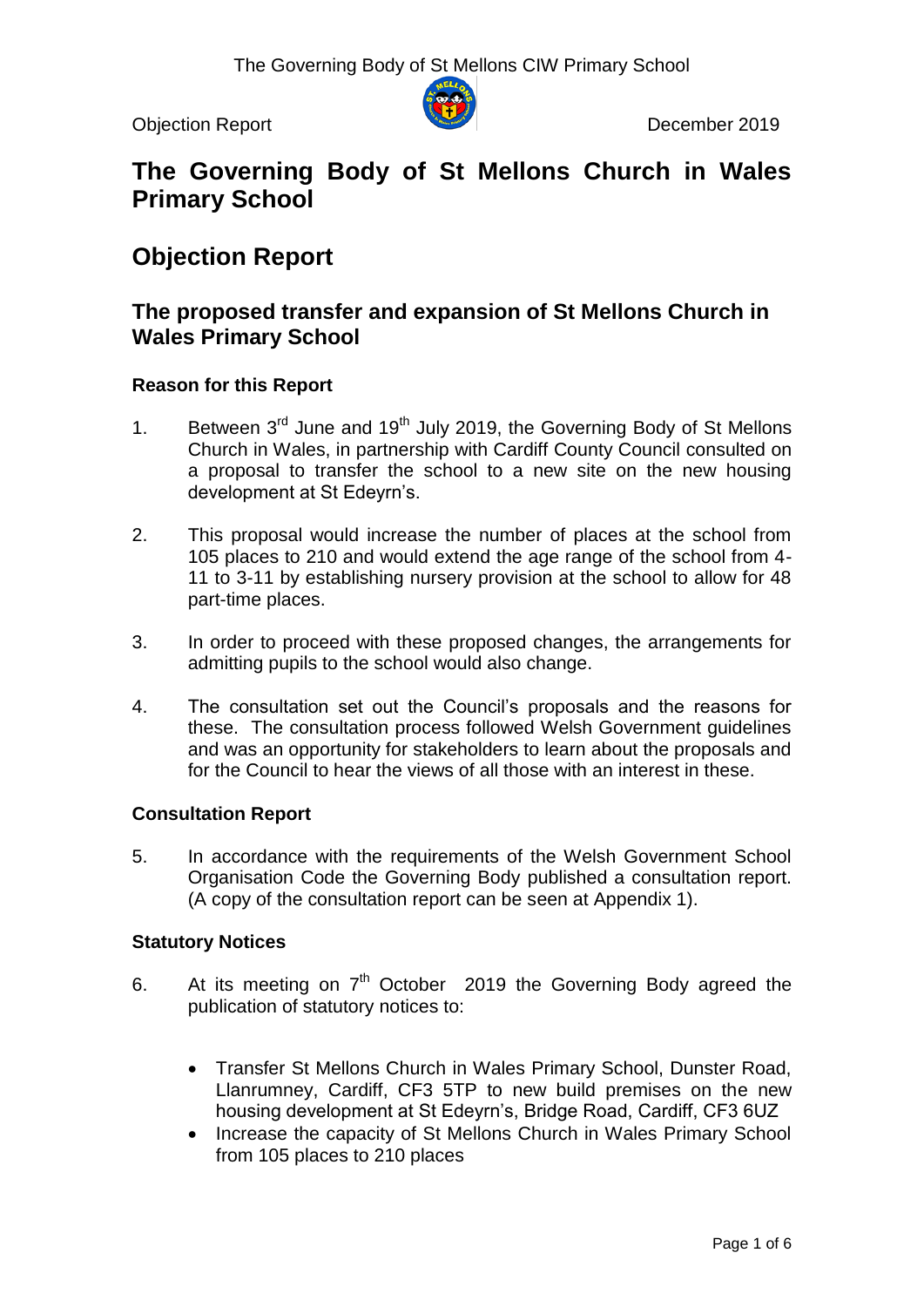Objection Report December 2019



- Extend the age range of the school from  $4 11$  to  $3 11$  by establishing nursery provision at the school to allow for 48 part-time places
- 7. The proposed changes would be implemented from September 2021.
- 8. The statutory notice was published on  $8<sup>th</sup>$  November 2019 for a period of 28 days to allow for objections. The statutory notice period expired on  $5<sup>th</sup>$ December 2019. (A copy of the notice can be seen at Appendix 2).
- 9. The notices were published on the School website [\(https://www.stmellonsprm.cardiff.sch.uk\)](https://www.stmellonsprm.cardiff.sch.uk/), Cardiff Council website [\(www.cardiff.gov.uk\)](http://www.cardiff.gov.uk/), posted at the entrance to the school, at the proposed new site and in the local areas.
- 10. Copies of the notices were distributed to pupils, parents, carers and guardians, governors and staff members. All other organisations and consultees required under the School Organisation Code 2018 were either provided with a hard copy or e-mailed a link to the published notice on the Council website.
- 11. Where objections are received to the statutory notices, an objection report must be published summarising the statutory objections and the proposer"s response to those objections.

### **Objections to the proposals**

- 12. The Governing Body received one objection by the statutory notice closing date.
- 13. A summary of the objection and the Governing Body"s response can be seen below.
- 14. The objector could understand the need to safeguard the future of the school and could see how the proposal supports this. They were able to see the benefits of a single form entry primary school in terms of budget and education provision and fully support the proposal of 48 nursery places.
- 15. There were however a number of points raised in the objection:
	- The proposed move and expansion of the school will be detrimental to the current feel and Christian ethos of the school;
	- The location choice of the new school has been selected for financial reasons and not with the best interests of the local children and families in mind;
	- The poor pavements, low railings over a major road, poor lighting and speed of vehicles and distance from parts of Old St Mellons make the walk unfeasible;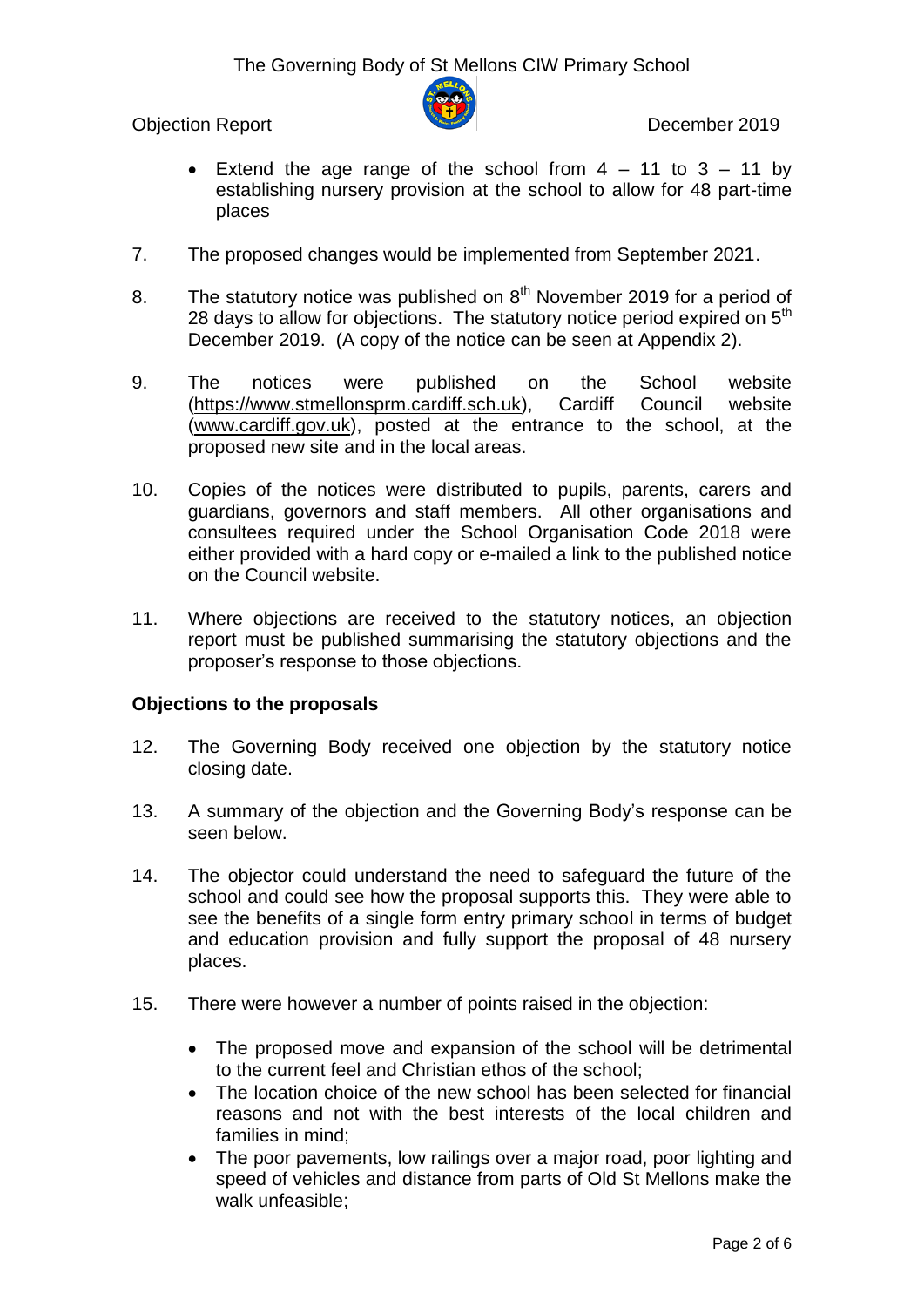Objection Report December 2019



- The proposed transfer of the school will result in young children having to walk further in all weathers which will not be feasible;
- The decision has been predetermined earlier in the year.

### **St Mellons CIW Primary School Governing Body's response to the objections:**

- 16. As set out in the Consultation Report, the Governing Body welcomes the continued support of the Diocese in ensuring that the Christian ethos of the school is maintained.
- 17. The Governing Bodyare aware that there is a concern that the faith aspect of our school would be lost if the move were to take place and we are confident that this would not be the case. Continuity of staff, leadership, Governing Body, children and families will all be huge contributors to maintaining the current Christian ethos of the school.
- 18. The Governing Body of St Mellons Primary School firmly uphold the view of the Church in Wales who state that, "Our schools are inclusive by nature, serving children and young people in a range of communities. They also form a natural point of community focus, whether in the inner city or in rural villages. Our schools are committed to celebrating the rich heritage of faith, language and culture of our land, offering the very best education to the children of Wales in a safe and secure Christian context."
- 19. St Mellons CIW Primary will remain a Voluntary Controlled School in the Diocese of Monmouth. Our links with St Mellons Parish Church and our Diocese would continue to be as strong. We would continue to teach the same curriculum with RE as a core subject. Christian faith and values would remain at the heart of all that we do, driving our Christian ethos and supporting the priority that we give to family and nurture. These intentions have recently been supported by the following unanimously agreed motion at the parents' meeting on 15 July 2019 that stated, "We propose that the teaching of Religious Education in St Mellons Church in Wales School continue to be in accordance with the principles and practice of the Church in Wales"
- 20. The Governing Body recognises the support for the school provided by the Llanrumney community following the transfer of the school to the Dunster Road site and fully appreciates the connection the local community feel toward the school.
- 21. The proposed transfer and expansion of the school provides an opportunity to secure the long term future of the school and the provision of a 21st Century learning environment.
- 22. The proposed transfer and expansion of the school provides an opportunity for a greater number of children to benefit from the education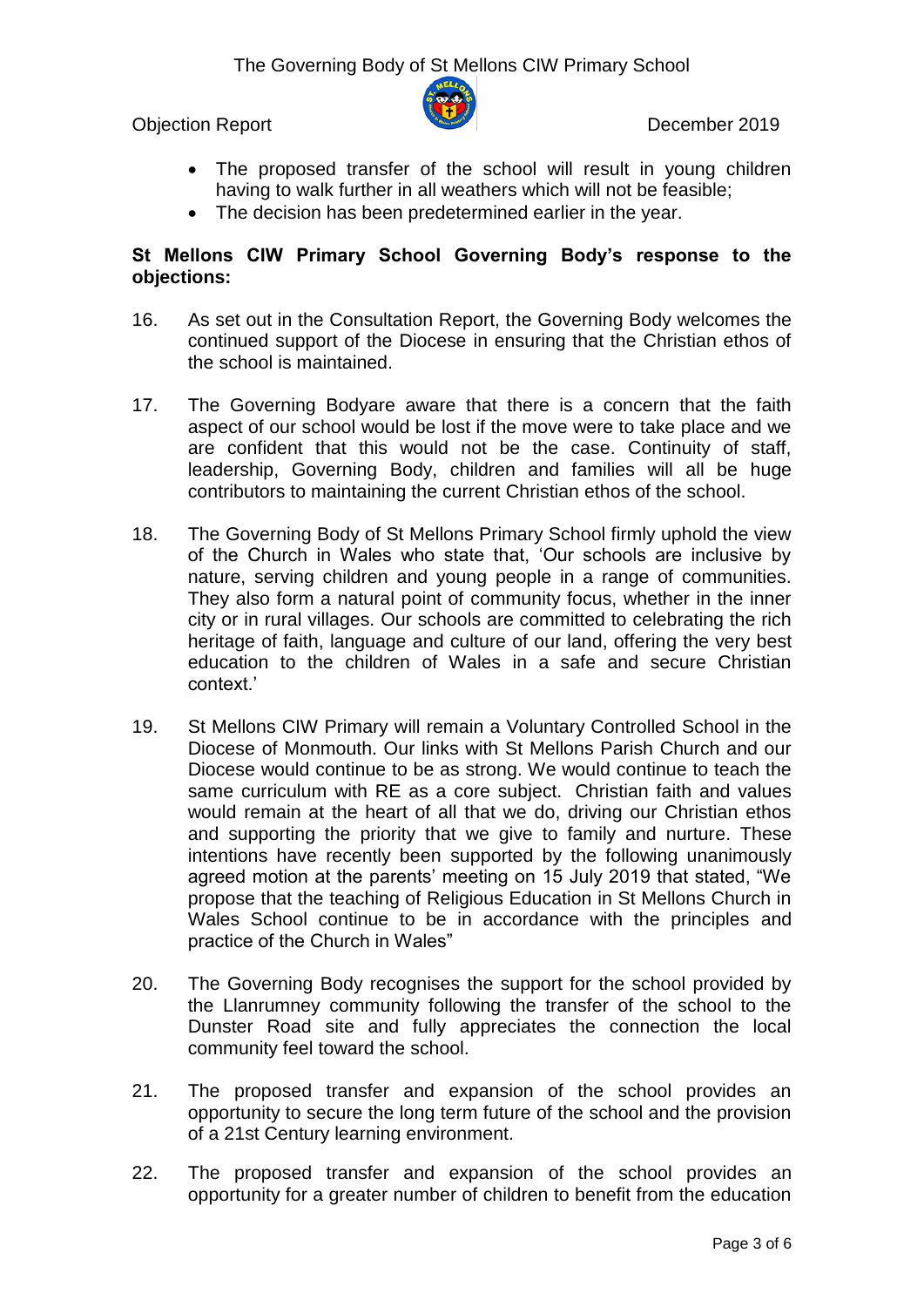

Objection Report December 2019

on offer at the school. An increased number of pupils attending the school would also allow for a stronger budget position, greater opportunities for pupils and staff and would support the school to maintain and continue to build on the excellent standards as the new curriculum in Wales is introduced.

- 23. The arrangements proposed by the Governing Body of St Mellons Church in Wales Primary School are that all children on roll in September 2021 are able to transfer across to the new school site in St Edeyrn"s. In addition, all siblings born at the time of the consultation (Spring 2019) will benefit from these arrangements. Future arrangements will prioritise the community of Old St Mellons and St Edeyrn"s, however pupils from Llanrumney may still apply for any surplus places at the school.
- 24. In the event of the proposal being progressed pupils on the roll of the school at the time of transfer (1 September 2021) would remain on the roll unless they wish to transfer to an alternative school.
- 25. Representatives of the Governing Body have met with Council Officers to consider options for improving walking and cycling routes to the new school from the Llanrumney area. The Council has indicated that the options are fairly limited in terms of improving on-road routes.
- 26. The Council has confirmed that funding has been secured to introduce a footway along Bridge Road between Ruperra Close and the school site and this will be in place by the April 2020.
- 27. The Council has confirmed that the feasibility of providing a crossing facility on Tyr Winch Road within the vicinity of Wern Fawr Lane will be investigated, including, whether or not this could be a controlled crossing such as a zebra crossing.
- 28. The request to raise the height of the parapets of the dual carriageway overbridge will also be considered and would be subject to engineering assessment to determine feasibility and costs.
- 29. The Council will also investigate the feasibility of upgrading a footpath to create a safe walking and cycle route between Llanrumney and the new school site.
- 30. The school will work with the Council and the school developer to understand how pupils and parents can be supported to travel more actively for the journey to school and set out actions in an Active Travel Plan. There are a range of measures available to help support pupils and parents. These would focus on increasing confidence and skills and taking part in national walking and cycling events.
- 31. The School and Council can further explore the possibility of a walking bus where pupils would be supervised to walk together along a safe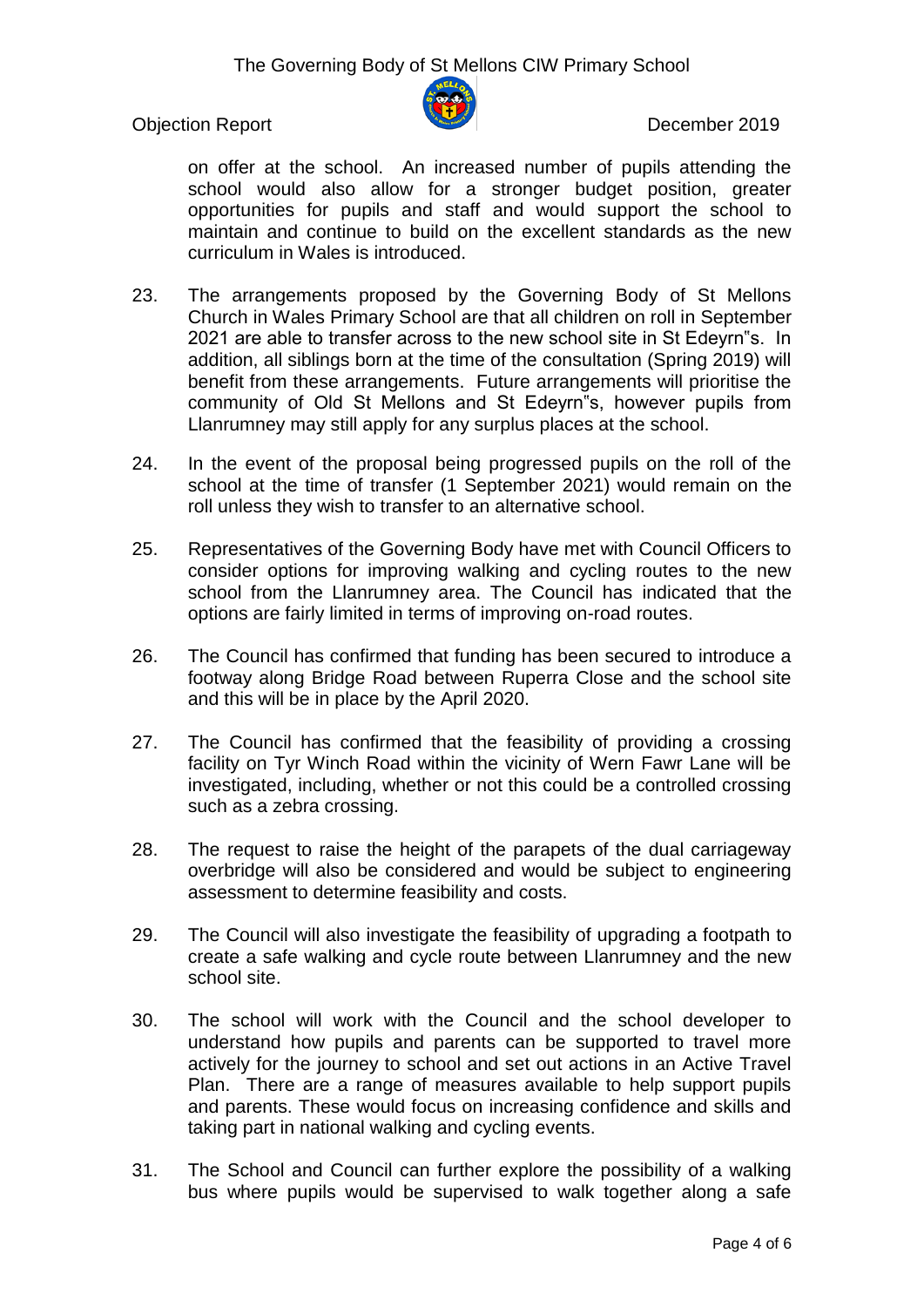Objection Report December 2019



route. This would need to be supported by both parents and school and would need to have sufficient demand to be viable.

- 32. The School and Council will further explore the possibility of the way in which a minibus may be used to assist travel to the school.
- 33. The Council"s school transport policy entitles primary school pupils aged 11 or under and who live more than two miles from the nearest appropriate catchment school to catch public transport for free. Most pupils living within the Llanrumney area are likely to live within two miles of the new school and thus are unlikely to be eligible for free transport.
- 34. The option of providing a school minibus to operate a shuttle service to transport Llanrumney pupils to the school has been discussed with Council Officers. This will require the school to acquire a mini bus and to make available a trained member of staff to operate it in the mornings and afternoons. If any pupils at the new school were eligible for free home to school transport and the school minibus could provide this, the Council could contribute towards the operating costs of the minibus.
- 35. The Council has confirmed that it has received a petition which requests the implementation of a 20mph limit on Tyr Winch Road. The Council is considering the feasibility and financial implications of implementing such measures.
- 36. This request for Zebra crossings will be considered by the Council within the design process for the highway measures associated with the school development.
- 37. Funding sources for off-site transport improvements would need to be identified by the Council. The Council will investigate external funding sources such as Welsh Government transport grants although any proposals would need to be prioritised along with other schemes requiring external funding.
- 38. The Council"s school transport policy in line with Welsh Government guidance, entitles primary school pupils aged 11 or under and who live more than two miles from the nearest appropriate catchment school to catch public transport for free.
- 39. Most pupils living within the Llanrumney area are likely to live within two miles of the new school and thus are unlikely to be eligible for free transport.
- 40. The Governing Body of St Mellons CIW Primary School have been working for many years to secure the future of our school by growing in size. The opportunity to do this by moving site is by no means a predetermined decision and is subject to the Welsh Government